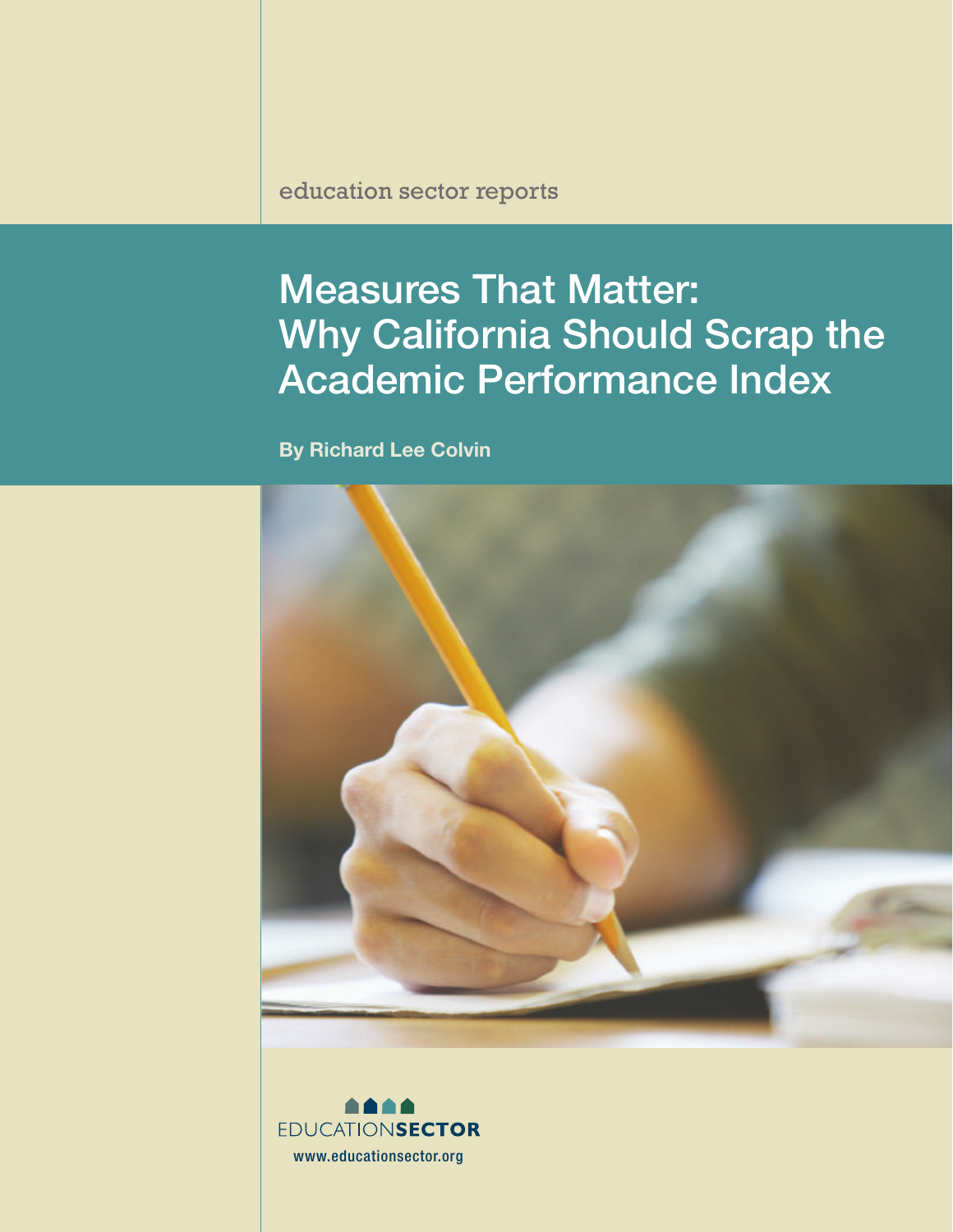#### ACKNOWLEDGEMENTS

This report was funded by the Stuart Foundation. Education Sector thanks the foundation for its support. The views expressed in the paper are those of the author alone.

#### ABOUT THE AUTHOR

RICHARD LEE COLVIN is a visiting fellow at the Woodrow Wilson National Fellowship Foundation and former executive director of Education Sector. He can be reached at [rleecolvin@gmail.com](mailto:rleecolvin%40gmail.com?subject=).

#### ABOUT EDUCATION SECTOR

Education Sector is an independent think tank that challenges conventional thinking in education policy. We are a nonprofit, nonpartisan organization committed to achieving measurable impact in education, both by improving existing reform initiatives and by developing new, innovative solutions to our nation's most pressing education problems.

*© Copyright 2012 Education Sector*

*Education Sector encourages the free use, reproduction, and distribution of our ideas, perspectives, and analyses. Our Creative Commons licensing allows for the noncommercial use of all Education Sector authored or commissioned materials. We require attribution for all use. For more information and instructions on the commercial use of our materials, please visit our website, www. educationsector.org.*

*1201 Connecticut Ave., N.W., Suite 850, Washington, D.C. 20036*  202.552.2840 • [www.educationsector.org](http://www.educationsector.org)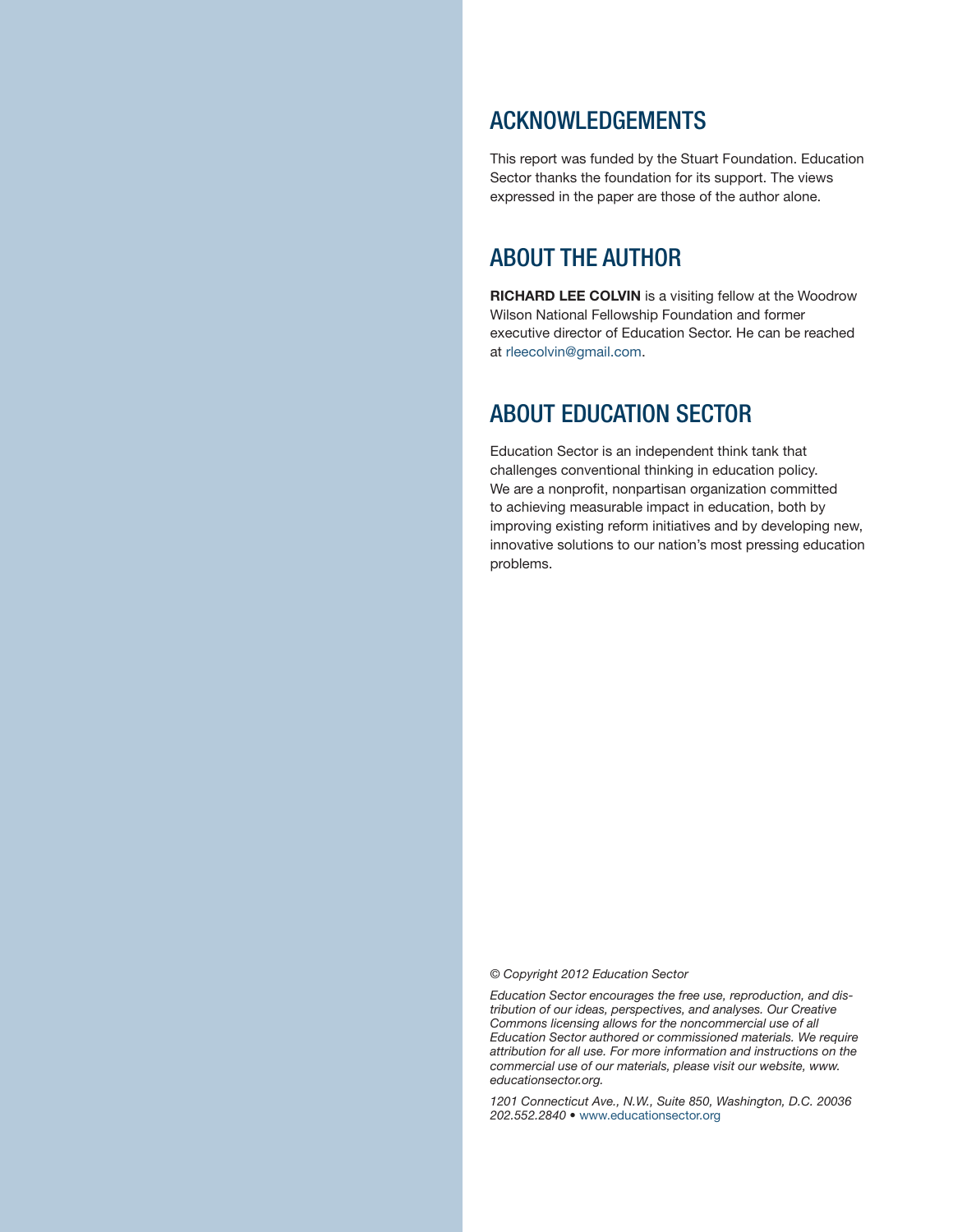A few years ago, the symptoms of academic failure at Audubon Middle School southwest of downtown Los Angeles were obvious. Students roamed the trash-strewn campus during class hours, unafraid of consequences. The principal was rarely around, and when he was, he almost never visited classrooms. Observations required for teacher evaluations often were not done, yet teachers still received good ratings. The faculty divided into camps. Some closed their classroom doors and did the best job they could. Others did little more than show videos, knowing it didn't matter. The nearest Subway restaurant did a brisk business delivering sandwiches to classrooms during instructional time. "This was not a functioning school," one teacher said. "It was sink or swim, and we were just barely keeping our heads above water."

A dozen years of warnings and interventions and millions of extra dollars had done nothing to improve the school or its results. At the end of the 2008–09 school year, only 12 percent of seventh-graders and 6 percent of eighth-graders could demonstrate proficiency in math. Only one in five eighth-graders was proficient in English language arts. In the spring of 2010, leaders of the Los Angeles Unified School District had run out of ideas; they were ready to close the school and reopen it under new management. Perhaps a charter operator, some idealistic teachers, or even the teachers union could do better. The school was put on notice that its time was running out.

But though the numbers didn't yet show it, the district's leaders had done something at the start of the 2009–10 school year that within two years would have other schools coming to Audubon to find out its secret. The district had replaced the school's checkedout principal with a serious, methodical veteran named DeWayne Davis. He brought with him a team of experienced administrators who let students know they were expected to be in class, keep the campus clean, and work hard. They began visiting teachers'

classrooms every day. Although weak performers were offered help, it became clear that some were unwilling, or unable, to change. The administrators documented all that they saw to build a foundation of evidence for removing the weakest performers.

Given the school's awful math scores, it was not surprising that as the end of the year neared, Davis and his team informed 18 teachers, including all but one math teacher, that they would receive unsatisfactory ratings. Removing them could have taken years because of the due process protections of the district's labor contract and its policy forbidding the transfer of teachers with negative evaluations. But the district and the teachers union agreed to expedite the teachers' departures.

For all that changed that first year, however, the available data did not show by June that the hard work was paying off. So that fall, then-Superintendent Ray Cortines had to make the final call on the school's fate. Had he relied on proficiency data, the decision would have been straightforward: only 8 percent of eighth-graders were proficient or advanced in math,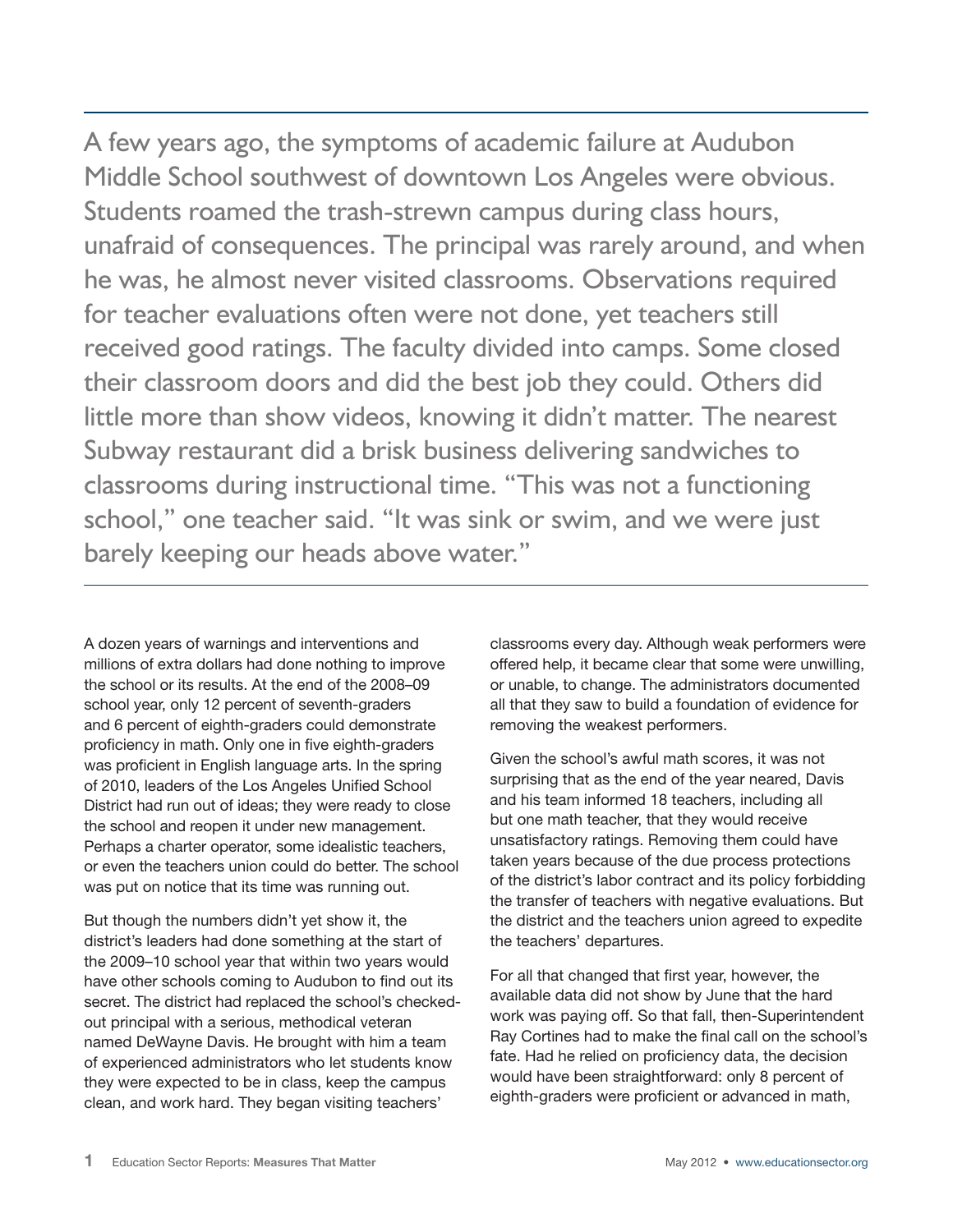and only a third were proficient in English language arts, a poor showing by any standard. Audubon's fate also would have been sealed had Cortines gone by the school's status under the federal No Child Left Behind law. The school that year failed to achieve Adequate Yearly Progress for the 10th straight time—a fact that also would have justified closing it down. The federal law allows schools to satisfy the AYP requirements as long as they reduce the number of underperforming students by 10 percent per year. But Audubon and 1,500 other schools in California hadn't met that goal either.

Cortines had one more measure to consult before he took the drastic step of putting an operating school out of commission: the California Academic Performance Index, a number that is derived from test scores and is the state's main accountability metric. On the one hand, the API showed that Audubon ranked in the bottom 20 percent of the state's middle schools. On the other, the school's index had risen by more than 12 percent in the single year with Davis on duty. That tipped the balance. Cortines removed the school from the takeover list, giving Davis more time to help the school improve.

But although the decision was no doubt ultimately the right one, the year-to-year changes in the API, for all the significance attached to them, actually convey no information about whether *individual students* are doing any better or worse. The reason is that each year's API is based on a distinct group of students. The scores of this year's seventh-graders, for example, are compared to the scores of last year's seventh-graders and, while both are of the same age group, they may differ significantly. In the fall of 2010, for example, Audubon enrolled 147 new students who scored far below the basic level of proficiency.

The year-to-year changes in the API, for all the significance attached to them, actually convey no information about whether *individual students* are doing any better or worse.

Davis feared those students would "handicap the growth that the Audubon staff initiated this year and negatively impact the school's overall scores."1

Authorized by the California Legislature in 1999, the API places students in one of five performance bands, from "far below basic" to "advanced," based on their performance on tests designed to cover the state's academic standards. The tests for math and English language arts contribute the most to the index, especially in elementary and middle schools.<sup>2</sup> A mathematical formula is applied to translate how many students are in each of those bands to produce a single number on a scale of 200 to 1,000. That formula gives schools an incentive to focus attention on the lowest-performing students, by crediting the school with more points for moving students up from the lowest band than it does for moving proficient students up a notch to advanced.

One of the original purposes of the API was to identify schools for a state intervention program, which doled out substantial sums of money to pay for expert assistance. Another was to identify high-flying schools to receive bonus money that could add up to as much as \$25,000 per teacher, a program that was ended because of its cost. A third was to spur improvement. Schools with APIs below 800 were given annual, though modest, improvement targets and not meeting them was supposed to indicate that something might be amiss.

Today, the API is part of the sales pitches of real estate agents, a discussion topic at PTA meetings, and the focus of school staff meetings. But, over the years, complaints about it have accumulated. The index is based entirely on standardized test scores and is highly correlated with socio-economic factors, which means that it reveals more about how many poor students attend a school than it does about the relative effectiveness of teachers or schools. Because it relies so much on English and math, the API is also widely blamed for curriculums that give social studies and science short shrift.<sup>3</sup> The API also is said to give schools reasons to pay the most attention to students just below the cut-off score for the next performance band, to boost them up enough to earn the school points toward its overall score. Student and staff attendance data and graduation rates were supposed to have been included in the API, but they never have been. Today, nearly half of all California schools have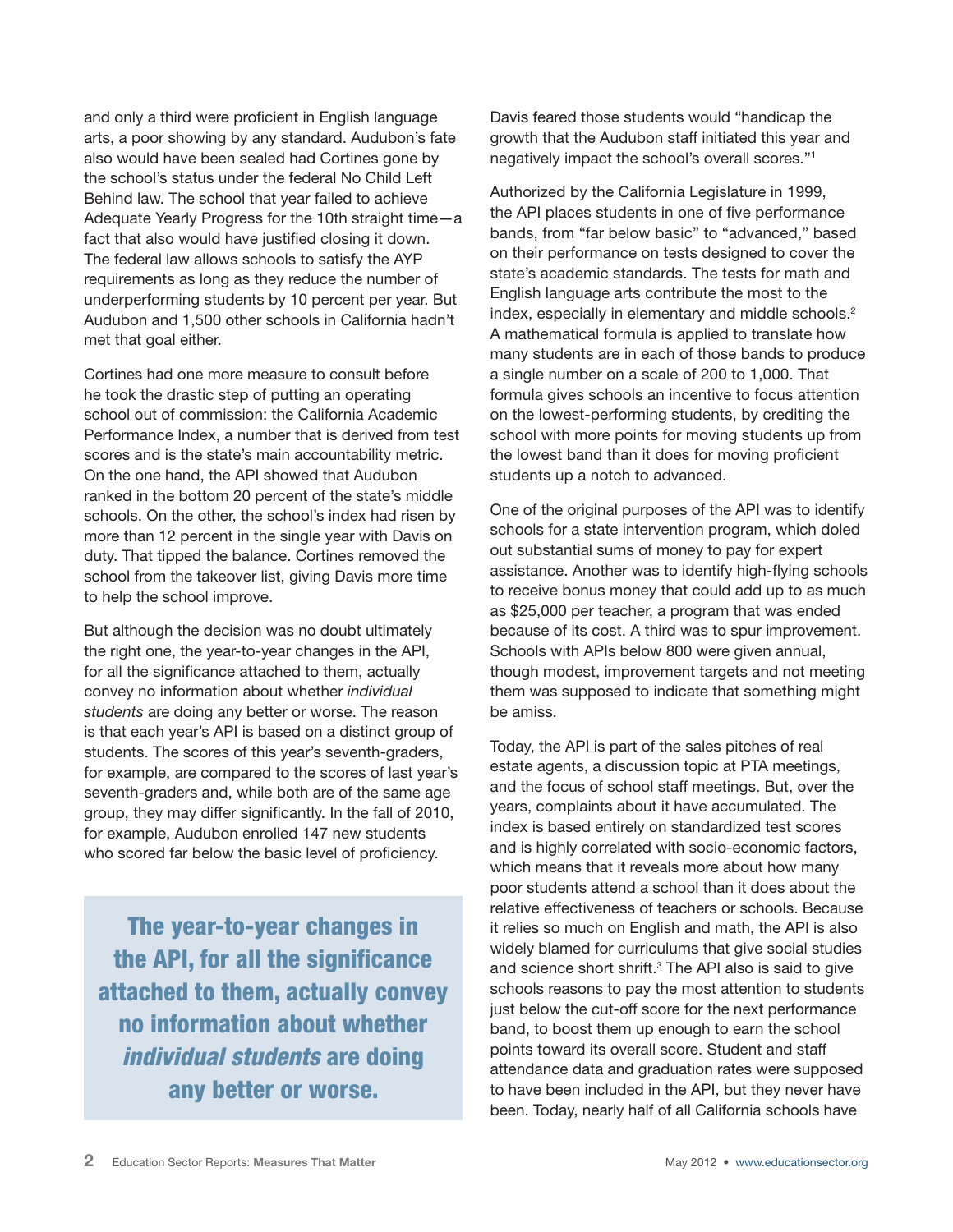Today, nearly half of all California schools have APIs over the target number of 800, which means they are exempted from state scrutiny, even if they're doing little to help students who are not academically proficient.

APIs over the target number of 800, which means they are exempted from state scrutiny, even if they're doing little to help students who are not academically proficient.

Revamping the API to base it on changes in individual student test scores has been discussed in California policy circles for years, but nothing has been done. This is the case even though the quality of the state's tests and the availability of many years of studentlevel data mean it would be far easier for California to adopt such a measure than it would be for other states. Meanwhile, such growth measures have been widely adopted across the country.4 They are seen to be fairer than measures like the API, because they do a better job of identifying schools most needing help, making it easier to target resources. Data on individual students can also be used to distinguish teachers whose students are making the most progress from those whose students are making less, giving administrators insights into teacher performance. The Obama administration is particularly keen on focusing attention on individual student progress and has given states significant financial incentives to do so.

Despite the lack of movement on the state level, the Los Angeles Unified School District has over the past few years created its own accountability metric, which uses the same tests as the statewide system but is based on individual student achievement. By this measure, which is called Academic Growth Over Time, Audubon has made far more rapid progress than even was implied by the API.

# Measuring Student Growth

The idea of measuring academic growth has been around for many years. The 1994 reauthorization of the federal Elementary and Secondary Education Act (then called the Improving America's Schools Act) required states to develop academic standards and to hold schools accountable for student achievement on tests linked to these standards. It called for schools receiving federal funds for disadvantaged students to show that their pupils were making "continuous and substantial, yearly improvement," such that they would become proficient in a reasonable time period.<sup>5</sup>

In 2002, No Child Left Behind replaced the Improving America's Schools Act. NCLB requires states to give a criterion-referenced test to students in grades three through eight and in one grade in high school. The tests are supposed to show whether students have become proficient in the knowledge and skills contained in states' academic standards. Each year, an ever-escalating number of students in each of 11 groups of students defined by race, family income, language, and learning disabilities have to pass the test for the school to make its AYP goal. In California, the AYP is based on the same data as the API but, like it, reports on different groups of students in different years.

The demands of NCLB escalate such that all students are supposed to be proficient by 2014. In the 10 years since NCLB was passed, more and more schools have fallen short of the targets they were supposed to hit. Schools that were making progress, but didn't reduce the percentage of students not proficient by 10 percent in a year, were required to give up some of their federal money to be used for tutoring and students were to be given options to attend other, higher scoring schools. But those same schools might be helping students who came to them two or three grade levels behind make great strides, even if they had not yet reached proficiency. To address concerns about fairness, in 2005 the Bush administration began allowing states to base their accountability systems on students' improvement rather than their absolute performance. Under those rules, 15 states have won federal approval to use student growth as a metric to satisfy NCLB.<sup>6</sup> California considered modifying the API to make it a measure of student growth and explored a way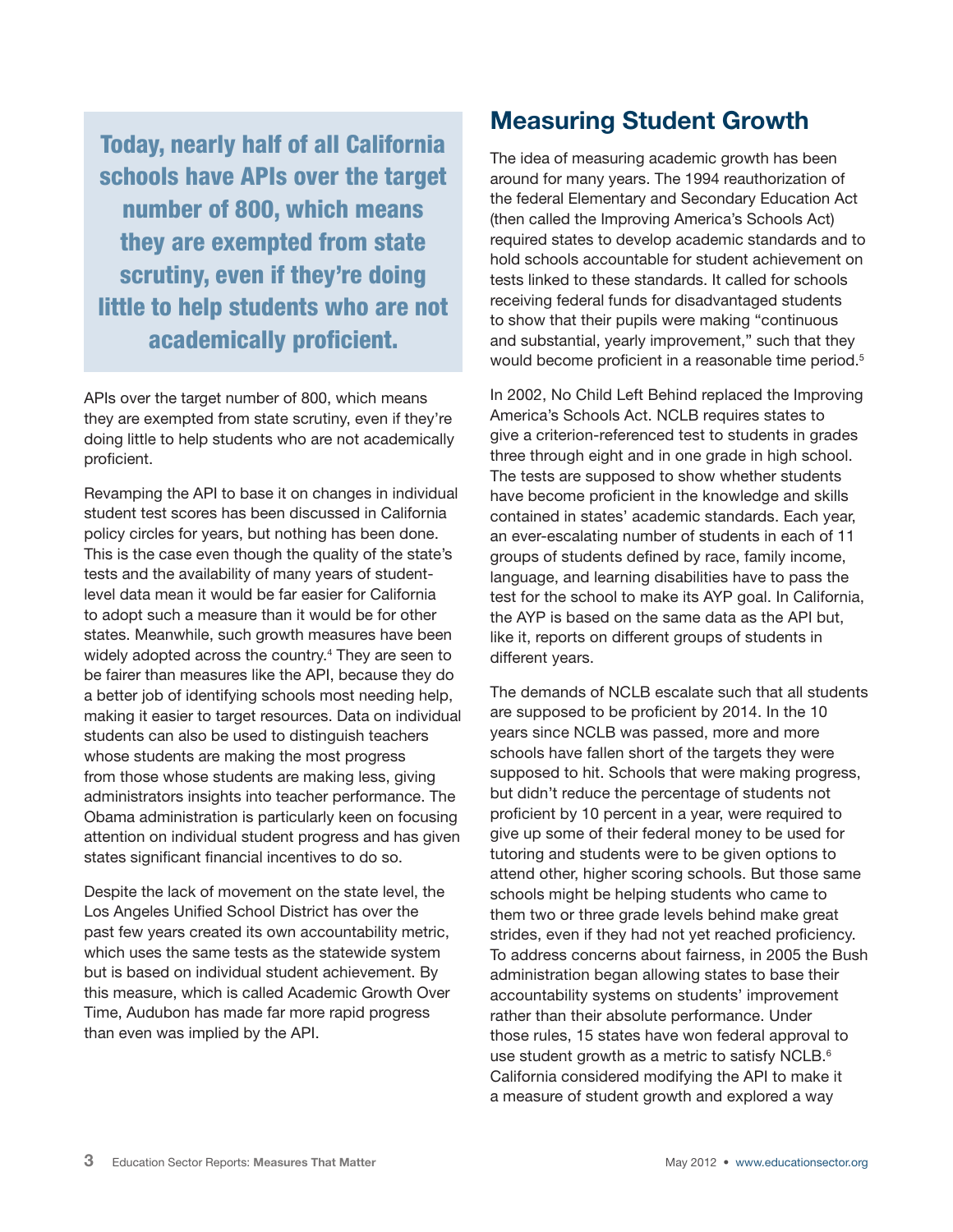of doing it, but ultimately chose not to participate, because of technical and political concerns.

California considered modifying the API to make it a measure of student growth and explored a way of doing it, but ultimately chose not to participate, because of technical and political concerns.

California was bucking what would soon become a national movement. Growth measures now enjoy wide support, based largely on a boost from the Obama administration's \$4 billion Race to the Top competition as well as the rules for receiving part of the 2009 stimulus package. The administration wants states to use student achievement gains as an element of the evaluations of teachers, principals, and schools. More recently, requirements for states seeking waivers from much of NCLB also called on states to create accountability systems based on changes in student achievement. The administration also wants new assessments being developed by consortia of states operating with federal financial support to be "capable of measuring individual student growth" toward career and college readiness.7 The budget also calls for replacing the AYP measure, "which is based on a single, static snapshot of student proficiency on academic assessments" with a "broader, more accurate measure of student performance that looks at student achievement, student growth and school progress."8

In 2010, a national survey by the Council of Chief State School Officers found that 17 states were using growth models, 13 more were developing them and 11 were considering doing so.<sup>9</sup> The National Council on Teacher Quality reported in October 2011 that 23 states now require teacher evaluations to reflect changes in student achievement.<sup>10</sup> But there are a number of ways to build growth models, and, according to Douglas N. Harris, an expert on growth measures, some are not much different from

the static measures such as the AYP or API, which simply report on how students performed at a single point in time.

Harris argues that a certain type of growth model known as "value-added" is superior, although not perfect.11 Like Galileo's law of momentum, students' past test scores tend to predict their future test scores. Value-added models are designed to compare students' actual performance to their predicted performance. The prediction is based on characteristics such as family income, language, and ethnicity, as well as their previous performance. The purpose of factoring in these other characteristics is to isolate the effects of influences on learning that a school cannot control from those it can. It doesn't take any fancy mathematics to know that, generally, a student who is a native English speaker and is raised in a well-educated, middle-class family is likely to have higher test scores than a student whose parents are poor, uneducated, and not fluent in English. But some teachers and schools are better than others at bending that learning trajectory upward. Conversely, a value-added accountability model can also help identify which schools and teachers are not serving their students well. The Academic Growth Over Time, or AGT, metric now used in Los Angeles is a valueadded model.

# Academic Growth Over Time

In the spring of 2009, the Los Angeles Board of Education directed Cortines to develop a more rigorous teacher evaluation system that would establish "measureable learning outcomes."12 Soon after, the *Los Angeles Times* published a series of articles that detailed the difficulty of firing even the most dysfunctional, ineffective, and dangerous teachers. Those stories, which revealed teachers continuing to be paid even though they had been removed from the classroom, led to the creation of a task force charged with devising a new evaluation system based partly on student achievement.

During this reporting, the *Times* learned that LAUSD had a crucial asset that could help estimate the relative effectiveness of teachers: years of studentlevel test data that could be matched to demographic data, and back to students' teachers. The data made it possible to follow the academic progress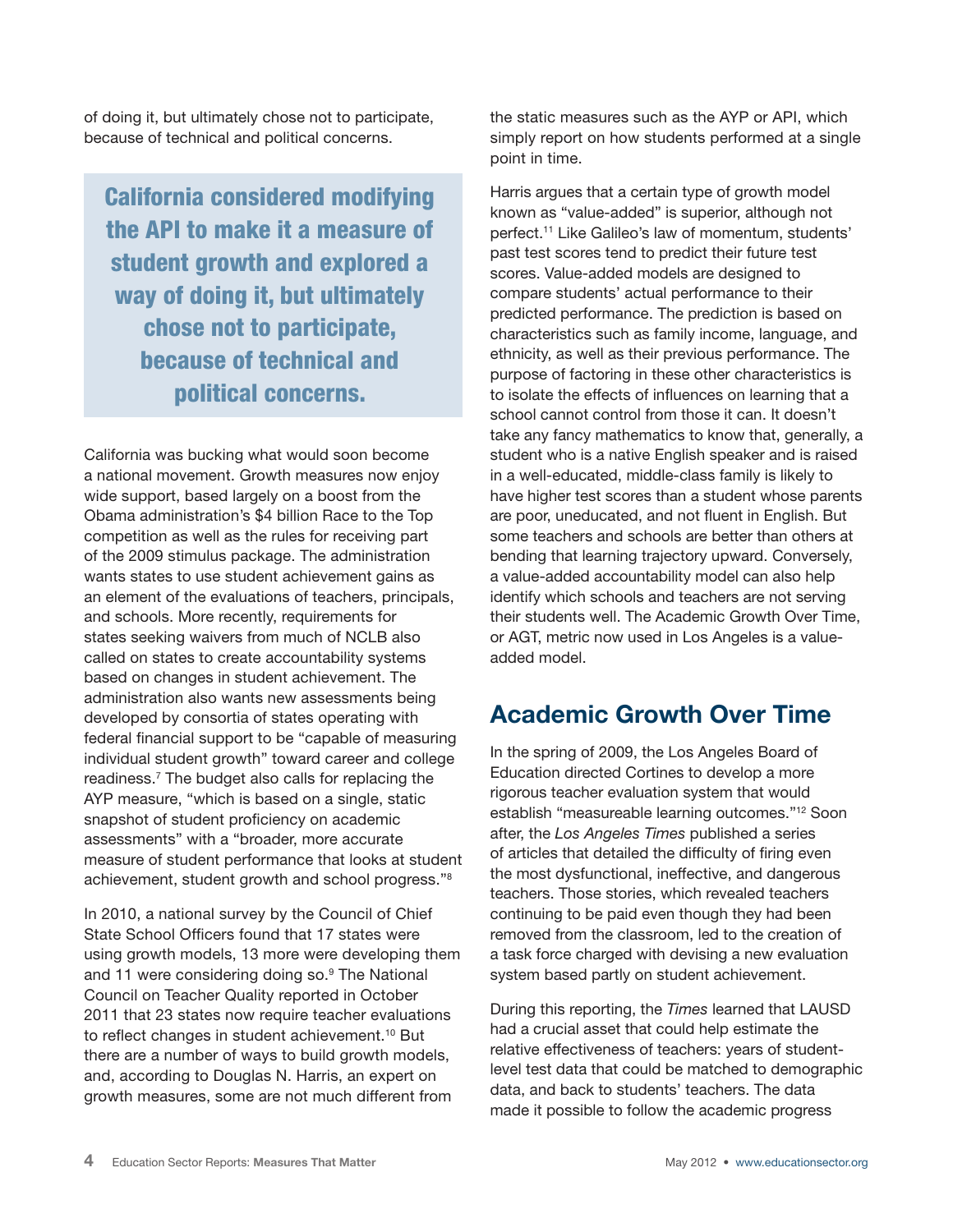of individual students from year to year, teacher to teacher, and school to school. Using that data, the *Times*, in August 2010, published stories that ranked teachers from ineffective to most effective, based on an expert's value-added analysis.13 The *Times* also published the names of 6,000 teachers for whom it had calculated rankings.<sup>14</sup> The resulting controversy overshadowed the fact that, from a value-added perspective, student achievement at some schools in affluent neighborhoods was lower than would be expected and that some schools serving lowerincome students were helping them achieve far more than would have been expected. One outcome of the series put pressure on the district to use the data in its own teacher and school evaluations.

The concept of measuring performance with valueadded formulas first gained attention in the early 1990s, when William Sanders, an agricultural statistics professor at the University of Tennessee, used test scores to estimate the relative effectiveness of individual teachers. Since then, researchers have refined and improved such measures. One leading source of that research is the University of Wisconsin, where LAUSD turned to help it come up with a measure accurate enough for evaluating schools, principals, and teachers. The result was the AGT.

Robert H. Meyer, who directs the Wisconsin center and is working with the schools in other states, is leading the work on the AGT. The basis for his work, he said, is "a practical theory of action that says it's good to track reliably whether kids learned what we want them to learn using tests that are sensitive to the curriculum. My whole orientation is thinking about whether I gave a good lesson and did the child learn."15 Using data for all of the district's students over at least three years, the calculations underlying the AGT produce an estimate of how each student is likely to score on tests in each subject—math, reading, science, social studies, and history. That prediction is arrived at by factoring in the average effects on performance at all schools across the district of gender, race, family income, English fluency, housing situation, and mobility. The AGT also produces an estimate of predicted gains for each tested subject and school.

The districtwide average gain is expressed as a three on a five-point scale. The year Davis took charge at Audubon, its AGT score for English language arts

was literally off the chart—a six on the five-point scale, which meant that its students' gains were much higher than those of similar students across the district. The gains also were far higher than had been made by Audubon's students for the three years prior to 2010. The schoolwide math gain was smaller, and the school's math AGT was lower—3.7. But that was still slightly above the district average and significantly higher than it had been during the previous three years. This measure, more than any other, was evidence that Davis' efforts were paying off.

The value-added approach also solves another problem—the fact that California tests are gradespecific. Edward Haertel, the Stanford University professor who heads the technical group that designed the API, said the state's tests are aligned with those standards and, thus, quite different from one year to the next; in the parlance of psychometrics, they are not built on a continuous, or vertical, scale, which some argue makes it harder to precisely measure year-to-year growth.16

But Meyer says that value-added measures such as the AGT do not need tests built on a vertical scale. The AGT can measure the difference between students' and schools' predicted and actual scores using entirely different tests. For example, some students study general mathematics in the seventh grade, algebra in the eighth grade and geometry in the ninth grade—three different bodies of knowledge. What's more important than a vertical scale, he said, is the quality of the tests and the connection between the curriculum taught and what the test covers. He said California's tests are psychometrically solid and tightly related to the state's standards. In that sense, California is better positioned than many other states for adopting a value-added accountability system.

The AGT also provides much more information to parents and the public than does the one-dimensional API. Detailed, 26-page reports show how well a

California is better positioned than many other states for adopting a value-added accountability system.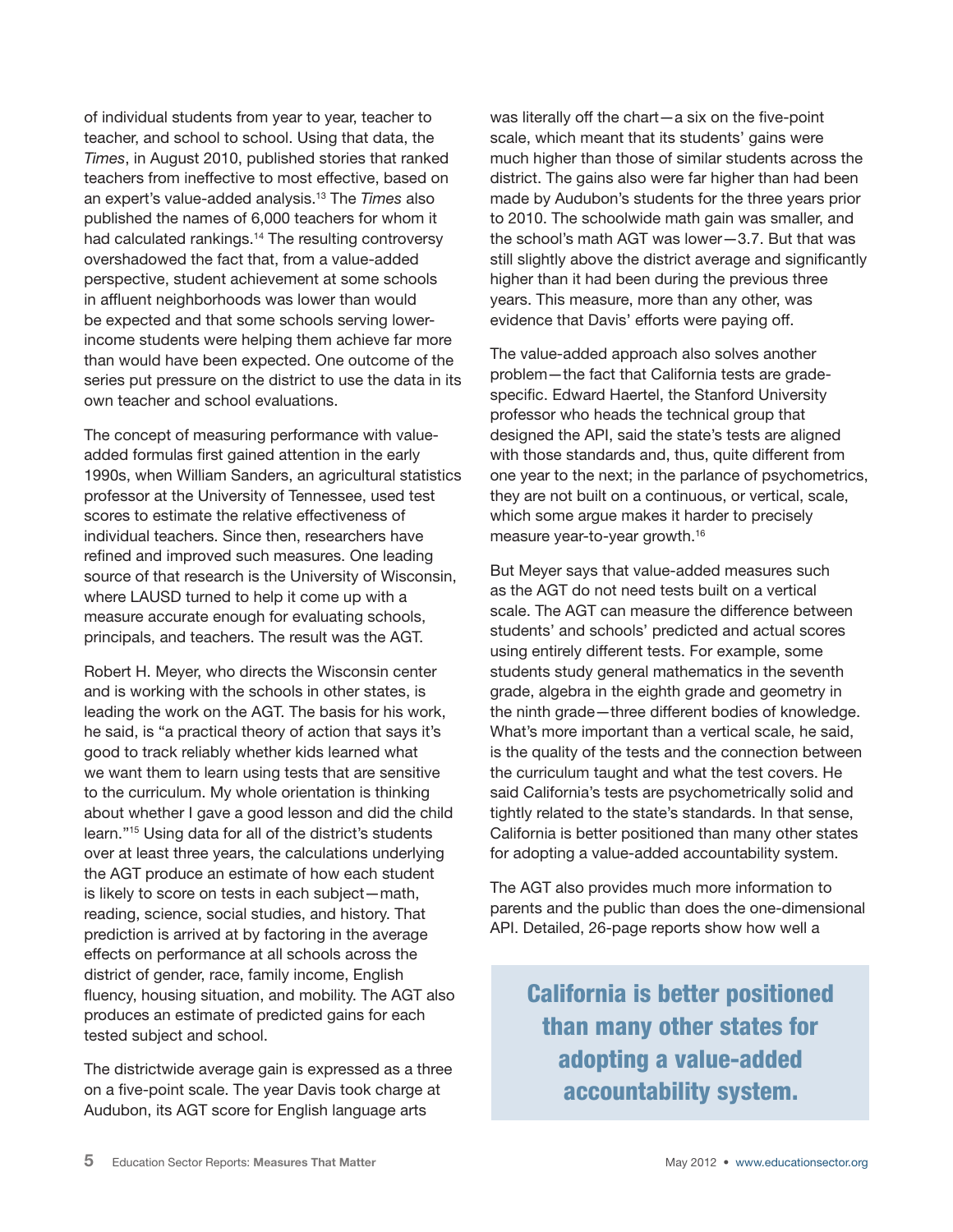school is serving all types of students in all of the grades and all of the subjects that the state tests.17 So Davis, for instance, could see that the gains by eighthgrade algebra students at Audubon were relatively smaller than those made by algebra students with similar backgrounds districtwide. Consistent with that, he could see that students who had done well in the past in math also were making relatively smaller gains. That information helped him identify the challenges he had to address in subsequent years.

During Davis' second year, Audubon students continued to make larger gains than their peers across the district. For instance, the second-year rate of growth in math for all grades at Audubon jumped sharply—perhaps reflecting the fact that Davis had been able to replace most of the school's math teachers.<sup>18</sup>

Of course, growth is not all that matters. It also matters—a lot—whether students are reaching proficiency. During Davis' tenure the percentage of seventh-graders scoring proficient or advanced in English language arts has increased from 23 percent to 44 percent; the percentage of eighth-graders who are proficient or advanced jumped from 30 percent to 46 percent. In math, the gains were even steeper, rising from 23 percent to 36 percent for sixth-graders and 12 percent to 32 percent for eighth-graders.

When combined, these two measures—the AGT and proficiency rates on the California Standards Tests—provide the potential for interesting and useful analyses. The AGT displays the two types of data on what the district calls a two-by-two matrix. Imagine a square divided into quadrants. Schools that have low proficiency rates and low value-added scores are represented by dots in the lower left quadrant. Schools that are low in proficiency but are making strong gains are seen as dots in the lower right quadrant.19 The schools gaining the least are represented by red dots. Those gaining slightly more are yellow. Grays represent the district average for growth. Greens are better, and the schools adding the most value are blue.

In mathematics in 2007, Audubon was a yellow dot in the lower left quadrant—about 10 percent of the students were proficient, and the school was adding less value than similar schools across the district. Audubon's dot turns from yellow to gray and rises a

bit the next year. In the 2009–10 school year, the first year Davis was on duty, the dot keeps going up higher and moves into the lower right quadrant, meaning the students were making bigger gains than their peers in other schools. The next year, Audubon's dot becomes blue and proficiency continues to go up. Audubon's progress in English over four years is represented by a different set of dots marking a sharp trend upward. In the latest year, Audubon shows up as a blue dot in the upper right quadrant, meaning its proficiency rates and value-added scores are both well above average.

Davis' focus on rigorously evaluating teachers "changed the culture of the place," said Joel Parks, a history teacher who chairs the school's teachers union chapter.20 Although Davis offended some teachers, most welcomed the shift and were happy to see the most ineffective teachers gone. "Before, the math teachers gave homework, no one did it, and then they failed the students and explained it away by blaming the students for their failure," Parks said. Test scores improved, he said, because Davis made the teachers teach.

Although Davis offended some teachers, most welcomed the shift and were happy to see the most ineffective teachers gone.

An English teacher at Audubon said she had been trying for years to find a teaching job nearer to her home. Now, she said, "I don't want to leave." She attributes her change in attitude to Davis' leadership. She said she had been given many opportunities to improve her practice and be recognized for her efforts. "He set a standard for us and he expects us to meet it and, if not, you're gone," she said.

To Davis, it's not magic. "Other schools come here and want to know the secret and there isn't anything for me to teach them," he said, other than monitoring the performance of all students and supporting teachers. "It's just doing the work."

In contrast to Audubon, Charles Drew Middle School which is in South Los Angeles, had the unwelcome distinction in 2010 of having one of the lowest AGT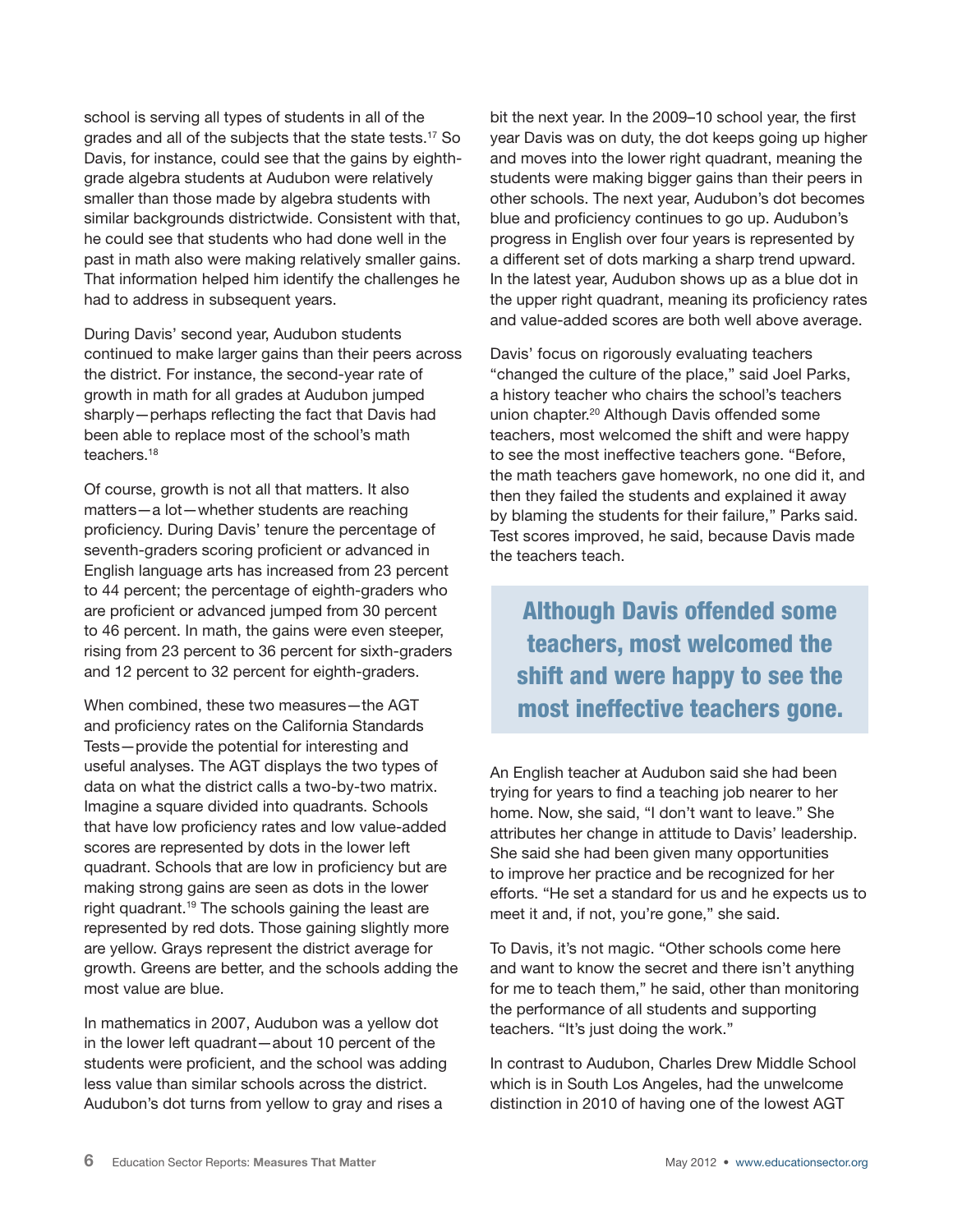Los Angeles is using the AGT to help it sort schools in a more precise and useful way than either the AYP or the API, making it easier to target interventions.

scores in the district. Ninety percent of Drew's 1,200 students are Latino and the rest African-American. More than eight in 10 students are poor.<sup>21</sup> Proficiency rates are below 20 percent. According to interviews with former teachers, many classes, especially in math, were taught that year by substitutes. The school was on a year-round schedule, and some teachers would earn extra money by substituting during the time they were supposed to be off.

There was a constant churn of students from class to class due to errors in scheduling, the sudden departure of teachers, or attempts by some students to escape from classes with substitutes to get into ones with full-time teachers. Former teachers said that some newer staff members tried to ignore the chaos around them and got good results. But some older teachers would complain if a faculty meeting went five minutes over schedule. "Even if my kids made big gains," one former teacher said, "it was balanced out by other teachers not trying at all." Not surprisingly, Drew's dots were red or yellow showing its students were doing more poorly than had been predicted by the model for four straight years. This year Drew has a new principal and has abandoned the year-round schedule.

The AGT also can reveal weaknesses in schools that, based on average achievement, appear to be stronger academically. Taft High School, located in an affluent area of the San Fernando Valley, has a relatively high API score; nearly two thirds of its students are proficient or advanced in English language arts and nearly 60 percent are on grade level or above in math. But the school's 2011 AGT scores were far below the district average. Delia Estrada, Taft's new principal, said the AGT results "confirmed that the school had a problem with how it is teaching algebra. If you're just pushing out students and saying they can't learn math, it's not going to work."22 One bright spot that

she did not expect was biology, where the school's AGT score was far above the district average.

Estrada thinks the AGT will provide her with more useful data than will the results of the state's standards tests. "Are you doing right by each child, and what's a fair measure of that?" she asked. "The kids who are proficient and advanced, are they staying there and are you serving them well? If that's what it can tell us then it can be a very powerful way of measuring my work."

Los Angeles is using the AGT to help it sort schools in a more precise and useful way than either the AYP or the API, making it easier to target interventions. "We want to help highlight for folks some areas of strength and areas where there is opportunity for improvement," said Noah Bookman, a district official who has worked on the AGT.<sup>23</sup> If judgments about schools were based solely on the API or AYP, he said, "we might have had schools subject to major, costly intervention. But if you look at the same schools over time, they might be making some real, serious progress and should just be left alone."

Using value-added measures as one factor in evaluating schools is not controversial. The more data that is available, the smaller the random error that always accompanies testing. What is controversial is using student achievement data to evaluate teachers. In small part, this is due to the anger stirred up by the *Los Angeles Times* decision to publish teachers' names and ratings. Those articles galvanized statewide opposition to growth measures based on individual achievement, and the controversy spread nationwide as journalists in other cities requested similar information. Nonetheless, LAUSD, led by Superintendent John Deasy, has pushed ahead. The district wants a new evaluation system for the 2012– 2013 school year that has, as one element, individual teachers' AGT scores.

In the spring of 2011, the district confidentially shared effectiveness ratings with individual teachers, asking them for feedback. Last fall, it gave the scores to the teachers' principals. Principals are not supposed to use the scores to evaluate teachers, but in exchange for small bonuses, about 1,000 teachers agreed to have their work evaluated this year partly based on the AGT. The arrangement has again raised the hackles of the United Teachers Los Angeles union.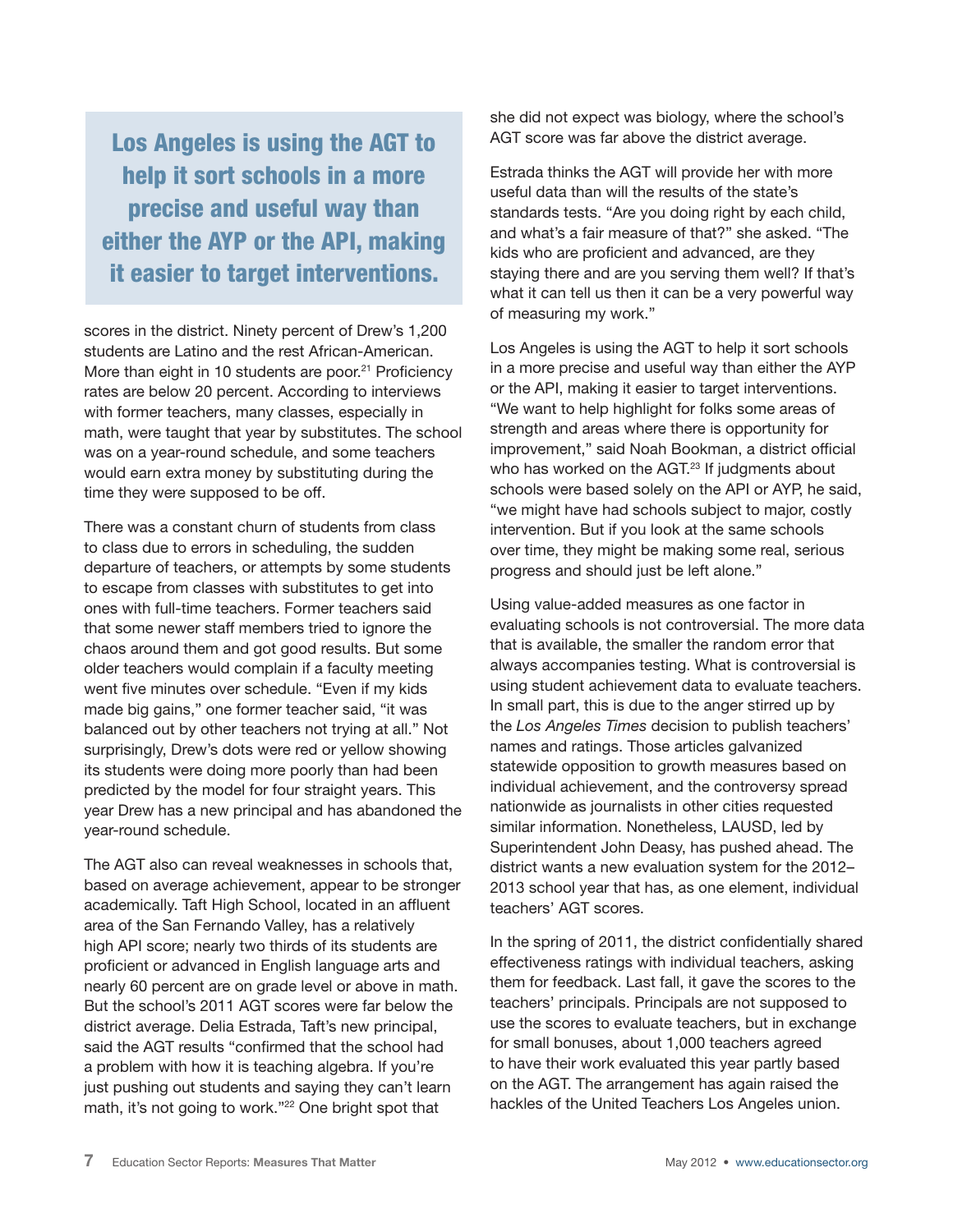Likewise, the California Teachers Association, which is one of two statewide unions that include UTLA members, opposes using student test scores in teacher evaluations at all. The union's position is that using student test scores in this way "is inherently flawed and meaningless."24 Reliance on test scores, it says, "leads to teaching to the test and a narrowing of the curriculum." It also says that the "misuse of data threatens individual teachers' well-being, creates unhealthy school environments, and undermines otherwise effective evaluation systems." The problem with this argument is that few of those "otherwise effective evaluation systems" exist.

## Revisiting the Academic Performance Index

The API was created around the same time that California was putting into effect rigorous new standards in math, science, English language arts, and social studies, and it satisfied several purposes. New tests aligned with the standards in each of those subjects were being developed, and students in grades two through 11 would take them. The tests generated an enormous amount of score data from each school, and the API was a convenient way to combine all of it into a single number that gave the public a crude proxy for student achievement and allowed schools to be ranked.

But it was not designed to give educators much help in analyzing school performance, and it told the public more about who attended each school than how well they were being taught. The shortcomings of the API have been known from the beginning. Over the years, various studies highlighted those problems and lawmakers have proposed legislative fixes. In recent

The shortcomings of the API have been known from the beginning. Over the years, various studies highlighted those problems and lawmakers have proposed legislative fixes.

years, those fixes have been aimed at converting the index into a growth measure based on student achievement. In 2009 a legislative analysis found that, using the API, schools are "often unfairly held accountable for the low performance of the school the pupils previously attended."25

A law passed that year required the state superintendent of public instruction to propose a way of fixing that problem. But no significant changes have been made, largely because of opposition from the powerful California Teachers Association. Not that the CTA is a fan of the API. Patricia Ann Rucker, a CTA lobbyist appointed to the state Board of Education by Gov. Jerry Brown, said she believes the API would be stronger if it were truly a growth measure. She also agreed that information about changes in individual student achievement would be valuable for teachers. But she said student achievement data should not be used by the state for any purpose.<sup>26</sup>

Another reason the API has not been updated is a concern over the technical challenges involved, with some arguing that the standards and the tests they are based on would also have to also change, which would be costly. Depending on how it were done, changing the API could make historical comparisons impossible.

Last year, Senate President Pro Tem Darrell Steinberg introduced legislation to modify the API so that it measured "group and individual academic performance growth by utilizing individual pupil results from a longitudinally valid achievement assessment system."27 That idea was quickly dropped due to opposition. The bill that eventually passed the Legislature would have created the Education Quality Index, which would have incorporated dropout rates and measures of career and college readiness and pupil engagement and given more weight to subjects other than reading and language arts. The bill would have established growth targets for schools and groups of students, but the gains would not be measured using changes in individual students' scores. The CTA did not oppose the legislation in its final form.

Still Brown vetoed the bill, citing his antipathy toward using test scores to judge schools. "Lost in the bill's turgid mandates," he wrote, "is any recognition that quality is fundamentally different from quantity."28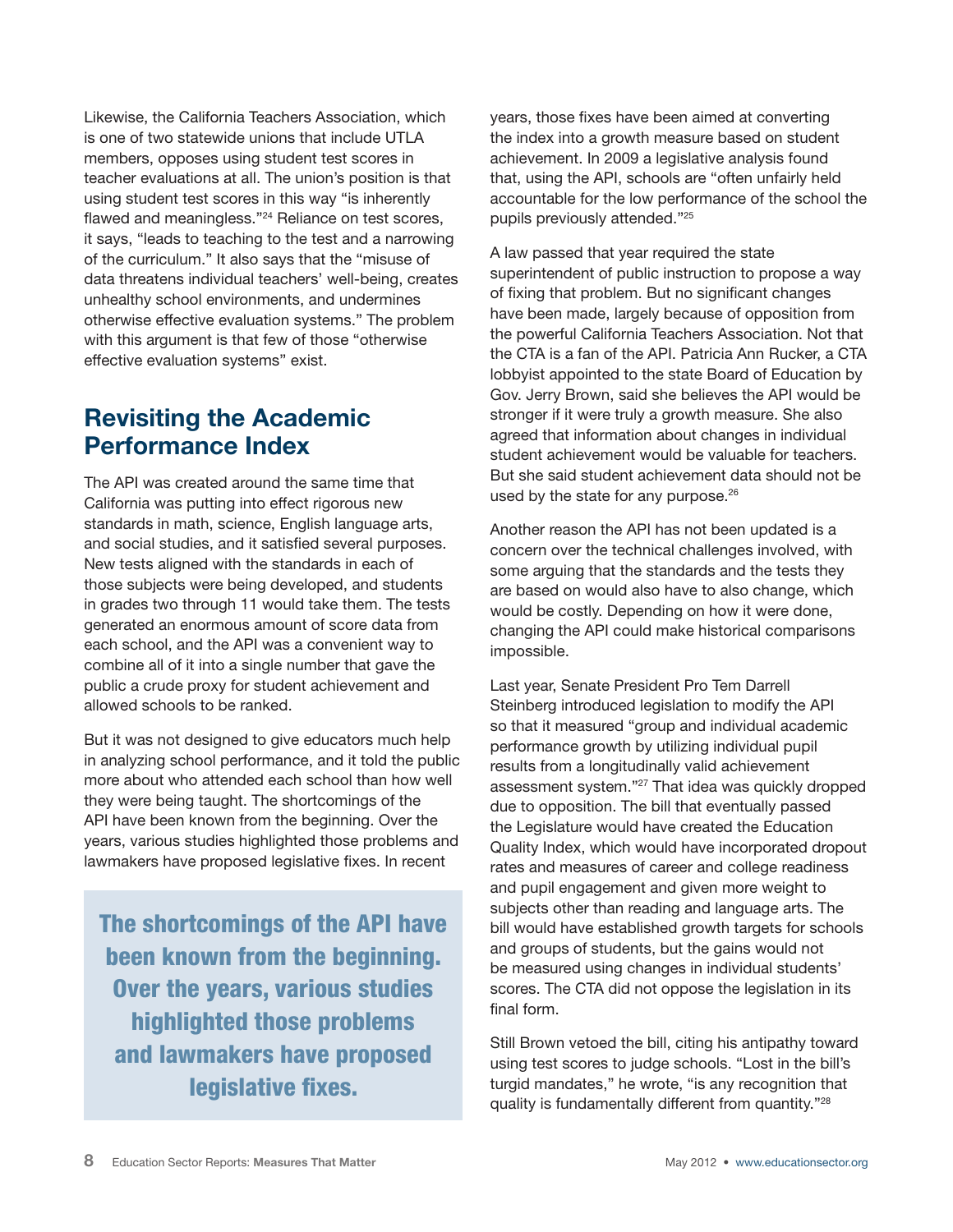Arun Ramanathan, executive director of the reform group Education Trust West, said the veto sent a message that Brown "has rejected the use of data in any way, shape or form, and that sort of boggles the mind."29 Steinberg also is the author of a new bill that once again seeks to supplement the API with other measures, such as the percentage of students advancing to the next grade in middle and high school.<sup>30</sup> The bill also calls for school inspections to add human judgment to the process. The API would be retained, but it would only count for 40 percent of a school's overall rating. It would continue to compare different groups of students and would reveal little about whether the teaching at one school is any better than the teaching at another.

# Why California Should Replace the Api Now and How It Could Be Done

What Steinberg should propose instead is to scrap the API entirely as the student achievement measure and to replace it with a schoolwide value-added system that incorporates proficiency rates. The API once served a purpose, but today it is simply a placeholder for a real accountability system. A higher index number indicates almost nothing about whether the teaching at one school is any better or worse than the teaching at another. The API is, to a large extent, an indicator of students' wealth rather than of a school's educational quality. It places overwhelming emphasis on math and reading, which results in an under-emphasis on science and social studies. And because more than 40 percent of California schools have API scores at or above the state minimum, they no longer have to worry about helping students who are not yet proficient reach that goal. That means that schools that enroll more affluent and better performing students could rest on the laurels of their students and let the quality of teaching slide.

Now is the time to fix those problems because the current policy context presents California with an opportunity to make significant changes that might be less possible later on. One reason is NCLB's looming deadline. By 2014, students in grades that are tested are supposed to be proficient in English and math. Already, 2,500 California schools have failed to hit

What Steinberg should propose instead is to scrap the API entirely as the student achievement measure and to replace it with a schoolwide value-added system that incorporates proficiency rates.

their marks for seven years and, under NCLB, they should be pressured to make dramatic changes.

California could seek a waiver from much of NCLB, and in May the state Board of Education voted to do that. But that request would have to receive special consideration because the state is resisting meeting the requirements set by the U.S. Department of Education. Specifically, the state would have to develop a system that identifies schools for either interventions or rewards, based in part on changes in individual student achievement. It would also have to put in place teacher and principal evaluations based in part on students' test scores.

The state is not offering to make any of these changes. But failing to do so could be costly. Education spending in the state has already been cut dramatically—and will be further cut without tax increases. A waiver would free up the estimated \$350 million annually that school districts must now set aside for outside tutoring or to pay for students at low-performing schools to transfer elsewhere.

Michael Kirst, a professor emeritus at Stanford University and president of the state Board of Education, argues that too many other policy

The current policy context presents California with an opportunity to make significant changes that might be less possible later on.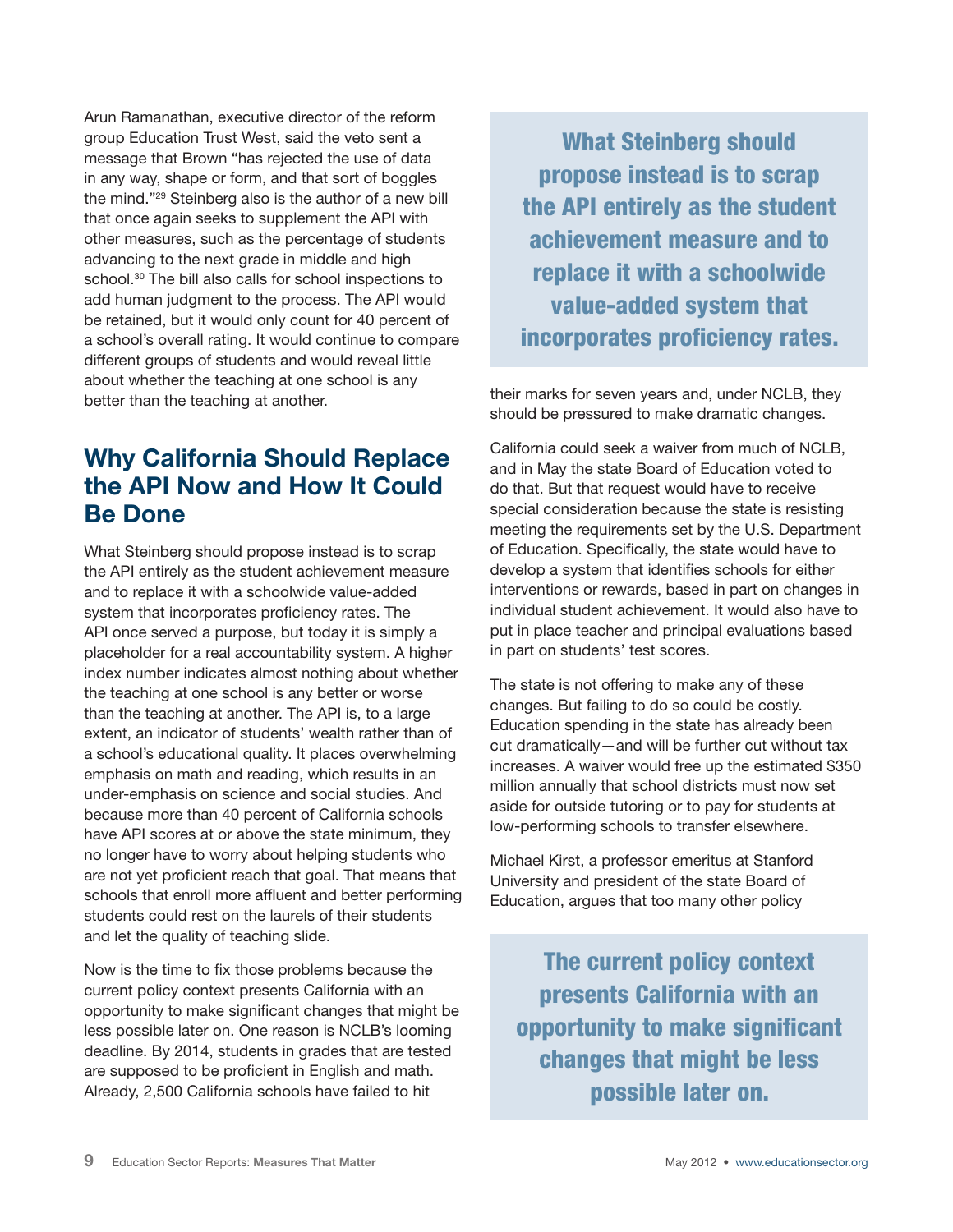changes are pending—such as the implementation of Common Core State Standards and new tests that are supposed to go into use in 2014—that it would be better to leave the API as it is for now.<sup>31</sup> But looked at another way, the next two years provide the state with a great opportunity to begin an important transition.

Richard Wenning, an architect of the Student Growth Percentile model that was pioneered in Colorado and is now being adopted or explored by 20 states, recommends that a new accountability system based on a growth measure be phased in, with schools held accountable for producing gains before teachers or principals are. One way to do that would be to use a growth measure for a few years to identify schools, such as Audubon, that are improving quickly, even if their proficiency rates are low. A school could be helped by having strong growth, but it couldn't be hurt if it was judged not to be making sufficient progress. Both the API, and a new measure, could continue to be reported. The low-stakes pilot would allow the state to iron out any bugs that occurred, as is being done in Los Angeles.

One of the consequences of shifting to the new Common Core assessments is that trend lines could be lost; each school would start with a clean slate. Growth measures require two or three years of data to construct, so if the state switched to new assessments in 2014, it could be 2017 before the state had an accountability and evaluation system based in part on student achievement. If the state adopted a value-added system now, however, the transition would be much faster and smoother. Students' performance on the current tests could be used to predict their performance on the new assessments. Meanwhile, other steps, such as explaining the new system to teachers, principals, and parents, could be put in place. "It's about political will," Wenning said.<sup>32</sup> "It's not technically hard at all, but you need to be committed to building a nextgeneration accountability system that produces a consistent source of information about how children are progressing."

Alternatively, if dropping the API and creating an entirely new mechanism is too big a step, the state Board of Education could create a state waiver, similar to what the federal government is offering.

Local school districts could seek exemptions from the API and be offered incentives to create their own growth measures. The state would continue to gather and report on proficiency rates, so it would still be possible to see how schools and districts are doing against a uniform objective benchmark. But the districts would also report on their value-added scores or other types of growth measures. The state, or private foundations, could fund an external evaluation of the different models so that California could learn lessons for rebuilding a statewide system.

Already, other schools besides the Los Angeles school district are exploring or implementing a valueadded or growth measure of student progress. Four charter management organizations that together operate about 70 schools in Los Angeles are using student-level growth models in their teacher evaluations. Nithya Rajan, the interim executive director of the organization, known as The College-Ready Promise, said the organization is proceeding cautiously; before attaching consequences to the scores, it is trying to determine whether teachers who are highly rated by that measure also score well in observations of their practice. "This is a big change… so we wanted to be sure we had confidence in the data." she said.<sup>33</sup>

Los Angeles is also part of a consortium called the California Office to Reform Education, which includes San Francisco, Long Beach, Fresno, and Sacramento, districts that are also interested in adopting a growth model. "I can't wait around for the state," says Los Angeles Superintendent Deasy. "I can make much more informed decisions because I have a trajectory. If I can keep improving I can get there. Then, it's about pace."34

Deasy acknowledges that the AGT is far from perfect. There is no way, for instance, to factor in the

Alternatively, if dropping the API and creating an entirely new mechanism is too big a step, the state Board of Education could create a state waiver.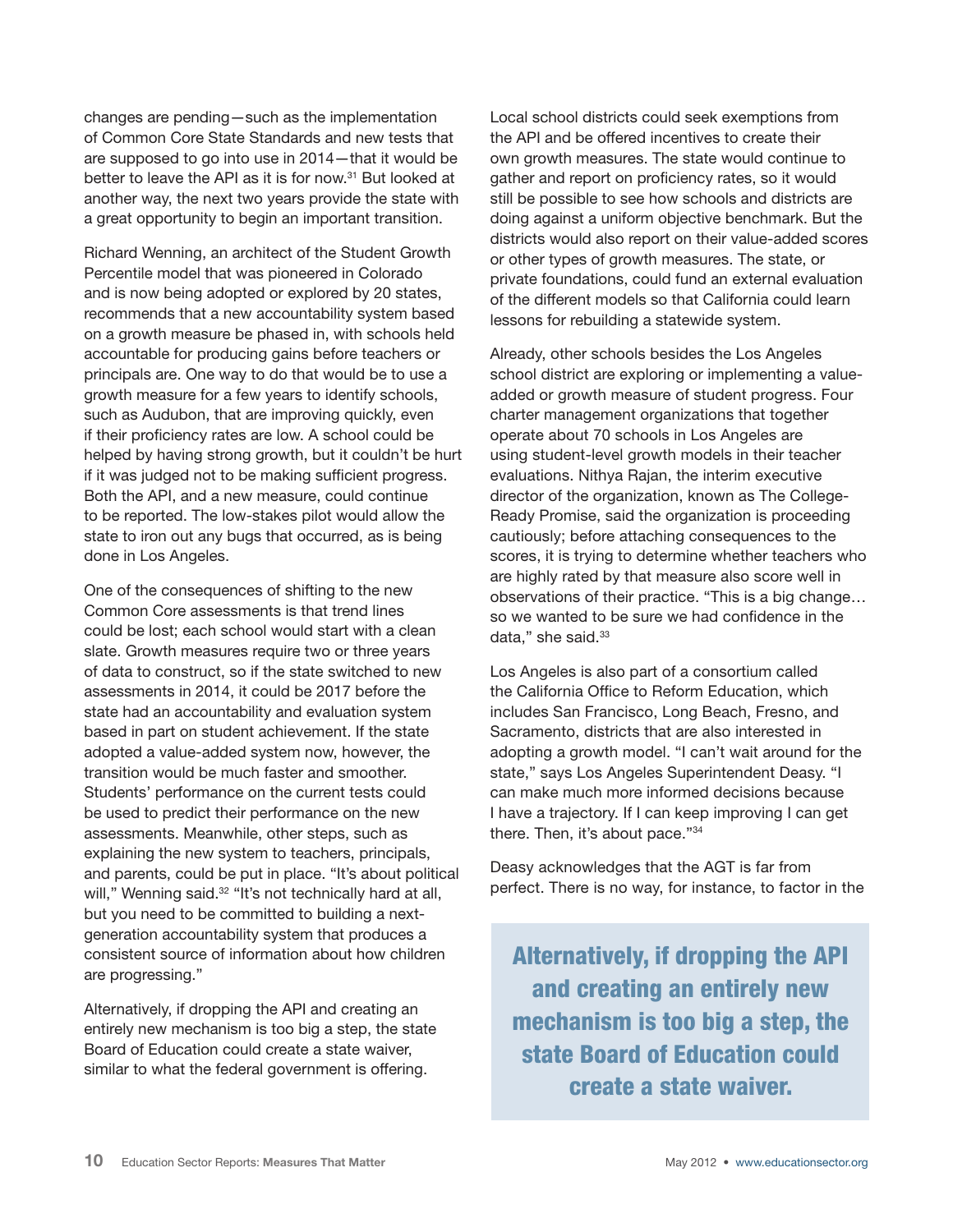"dosage" of instruction that students are receiving. If students are absent a lot, it's unfair to hold the school accountable for their learning. A related problem has to do with how to accurately attribute students' learning to individual teachers. For example, students who are far behind may get extra tutoring or be grouped with others and taught by another teacher. Or students could be taught by teachers working in teams. How much did each teacher contribute? The growth model can't tell. At the same time, students can show up on the wrong rosters or transfer from one class to another in the middle of the year.

Partly because of such problems—issues that Los Angeles is working out—Deasy thinks that data should account for only about 30 percent of a teacher's evaluation; in his view, clinical observations by principals or other educators should carry the most weight. Yet without data about growth over time, he says, the picture is dangerously incomplete. "Without this added information…I am steering a ship with a major piece of radar not working," he said. "Radar tells you what's ahead and sonar tells you what's beneath. Without both of them, I'm not helping the system and the system is not helping individual students."

### **Notes**

- 1. DeWayne Davis, in discussion with author, Spring 2011.
- 2. California State Board of Education meeting agenda May 9–10, 2012. Item 6. Accessed on May 21, 2012 at [http://](http://www.cde.ca.gov/be/ag/ag/yr12/agenda201205.asp) [www.cde.ca.gov/be/ag/ag/yr12/agenda201205.asp](http://www.cde.ca.gov/be/ag/ag/yr12/agenda201205.asp)
- 3. *Untapped Potential: The Status of Middle School Science Education in California,* Lawrence Hall of Science and SRI International (San Francisco, CA: The Center for the Future of Teaching and Learning at WestEd, 2012) [http://www.cftl.org/](http://www.cftl.org/documents/2012/SCI_fullReport.pdf) [documents/2012/SCI\\_fullReport.pdf](http://www.cftl.org/documents/2012/SCI_fullReport.pdf)
- 4. Kevin Carey and Robert Manwaring, *Growth Models and Accountability: A Recipe for Remaking ESEA* (Washington, DC: Education Sector, May 2011).
- 5. Dianne Piche, et al., "Title I in Midstream: The Fight to Improve Schools for Poor Kids," *Report of the Citizens Commission on Civil Rights*, Corinne Yu and William L. Taylor, eds. (Washington, DC: Citizens Commission on Civil Rights, Summer 1999).
- 6. Alaska, Arizona, Arkansas, Colorado, Delaware, Florida, Iowa, Michigan, Minnesota, Missouri, North Carolina, Ohio, Pennsylvania, Tennessee, Texas
- 7. "A Blueprint for Reform: The Reauthorization of the Elementary and Secondary Education Act," U.S. Department of Education, March 2010, http://www2.ed.gov/policy/elsec/ leg/blueprint/publication.html#part1
- 8. President's FY 2013 Budget Request for the U.S. Department of Education, available at [http://www2.ed.gov/about/](http://www2.ed.gov/about/overview/budget/budget13/index.html) [overview/budget/budget13/index.html](http://www2.ed.gov/about/overview/budget/budget13/index.html)
- 9. Rolf K. Blank, "State Growth Models for School Accountability: Progress on Development and Reporting Measures of Student Growth," Council of Chief State School Officers, 2010. Accessed on October 28, 2011 at [http://www.ccsso.org/Documents/2010/State\\_Growth\\_](http://www.ccsso.org/Documents/2010/State_Growth_Models_2010.pdf) [Models\\_2010.pdf](http://www.ccsso.org/Documents/2010/State_Growth_Models_2010.pdf)
- 10. "Trends and Early Lessons on Teacher Evaluation and Effectiveness Policies," (Washington, DC: National Council on Teacher Quality, October 2011) [http://www.nctq.org/p/](http://www.nctq.org/p/publications/docs/nctq_stateOfTheStates.pdf) [publications/docs/nctq\\_stateOfTheStates.pdf](http://www.nctq.org/p/publications/docs/nctq_stateOfTheStates.pdf)
- 11. Douglass N. Harris, in discussion with author, Fall 2011.
- 12. Los Angeles Unified School District, "Quality Leadership and Teaching to Ensure a World Class Education for All," available at [http://sae.lausd.net/sites/default/files/Teacher%20](http://sae.lausd.net/sites/default/files/Teacher%20Effective%20Task%20Force%20Resolution.4.28.09.pdf) [Effective%20Task%20Force%20Resolution.4.28.09.pdf](http://sae.lausd.net/sites/default/files/Teacher%20Effective%20Task%20Force%20Resolution.4.28.09.pdf)
- 13. Richard Buddin, "How Effective Are Los Angeles Elementary Teachers and Schools," *Los Angeles Times*, August 2010. Accessed on October 31, 2011 at [http://documents.latimes.](http://documents.latimes.com/buddin-white-paper-20100908/) [com/buddin-](http://documents.latimes.com/buddin-white-paper-20100908/)white-paper-20100908/
- 14. The author was formerly the director of the Hechinger Institute on Education and the Media at Teachers College, Columbia University. The Institute helped offset the cost of Buddin's analysis. The author was not involved in or consulted regarding the content of the stories made by the newspaper, including the decision to publish the names of teachers.